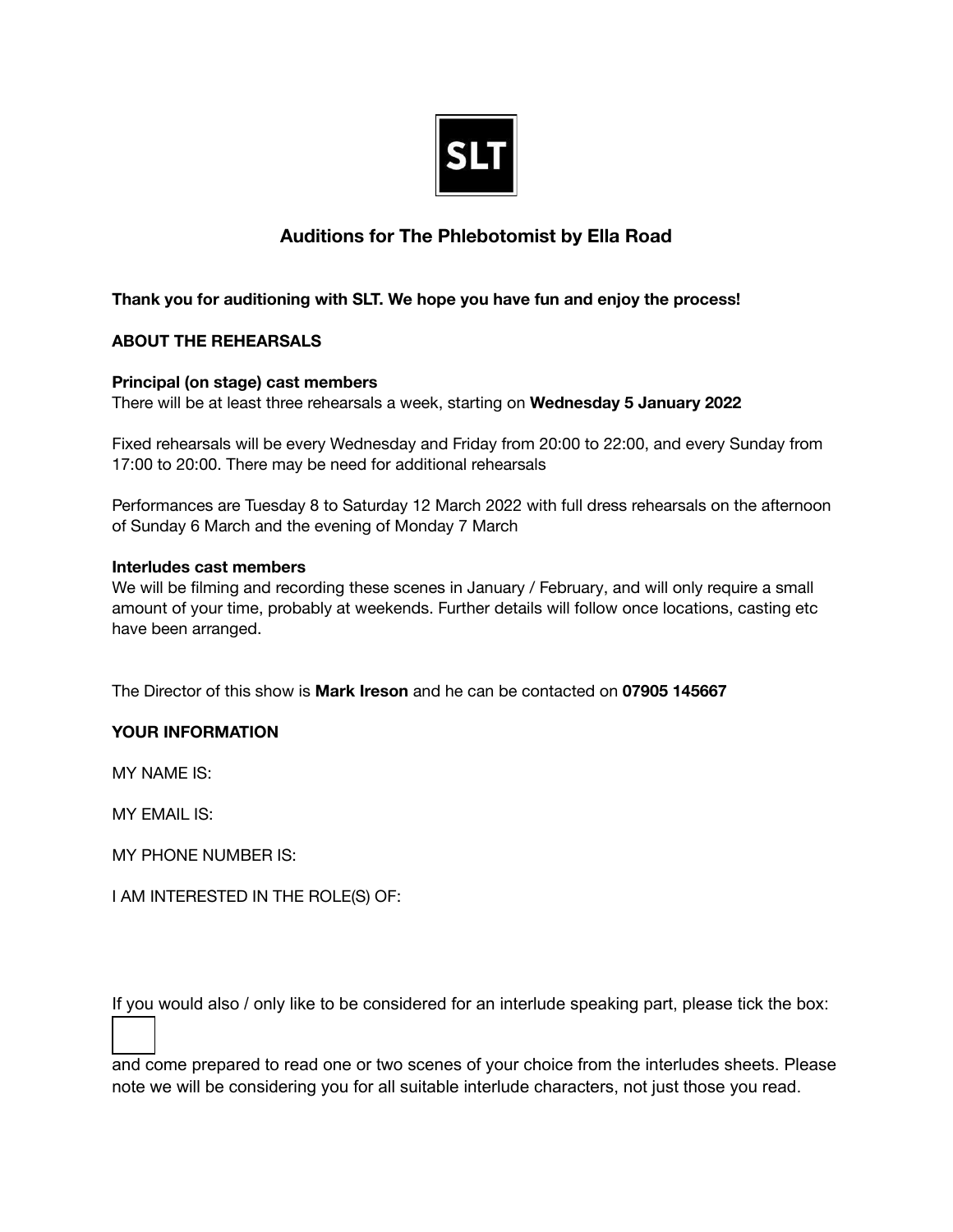#### WHAT PREVIOUS EXPERIENCE DO YOU HAVE?

Please note below any dates or times you are unavailable which could impact the rehearsals or production, or any other comments you may have regarding your participation in the production for the Director:

### **MEMBERSHIP DECLARATION (Please delete the options which do not apply)**

- I am CURRENTLY a Full Member at SLT with subscriptions up to date and my membership number is: The expiry date of my membership is  $($ Log into the Membership system and click on Membership card to find this)
- I have FORMERLY been a Member at SLT and need to renew in advance of my first rehearsal
- I am NEW to SLT and will need to register for membership in advance of my first rehearsal

# **THE FORMALITIES**

There are a few conditions to your participation at SLT. Please indicate that you understand & consent to these conditions and understand that your participation in rehearsals and productions is contingent on adhering to them:

- **I understand, if I am cast, I am required to be a Full Member of South London Theatre before my first rehearsal** and for the duration of the production run. I accept that I may not participate in production activity of any kind until I have registered and paid for Membership, or reached an agreement on payment with the Membership Director.
- **I understand that if I am cast, I may be required to purchase a copy of the script**, of the version for which SLT has obtained performance rights, before my first rehearsal and I must not photocopy or otherwise duplicate scripts for shows produced at SLT.
- **I understand that if the show includes children or vulnerable adults I must read and abide by SLT Safeguarding policy.** *(A hard copy of which is available on request)*